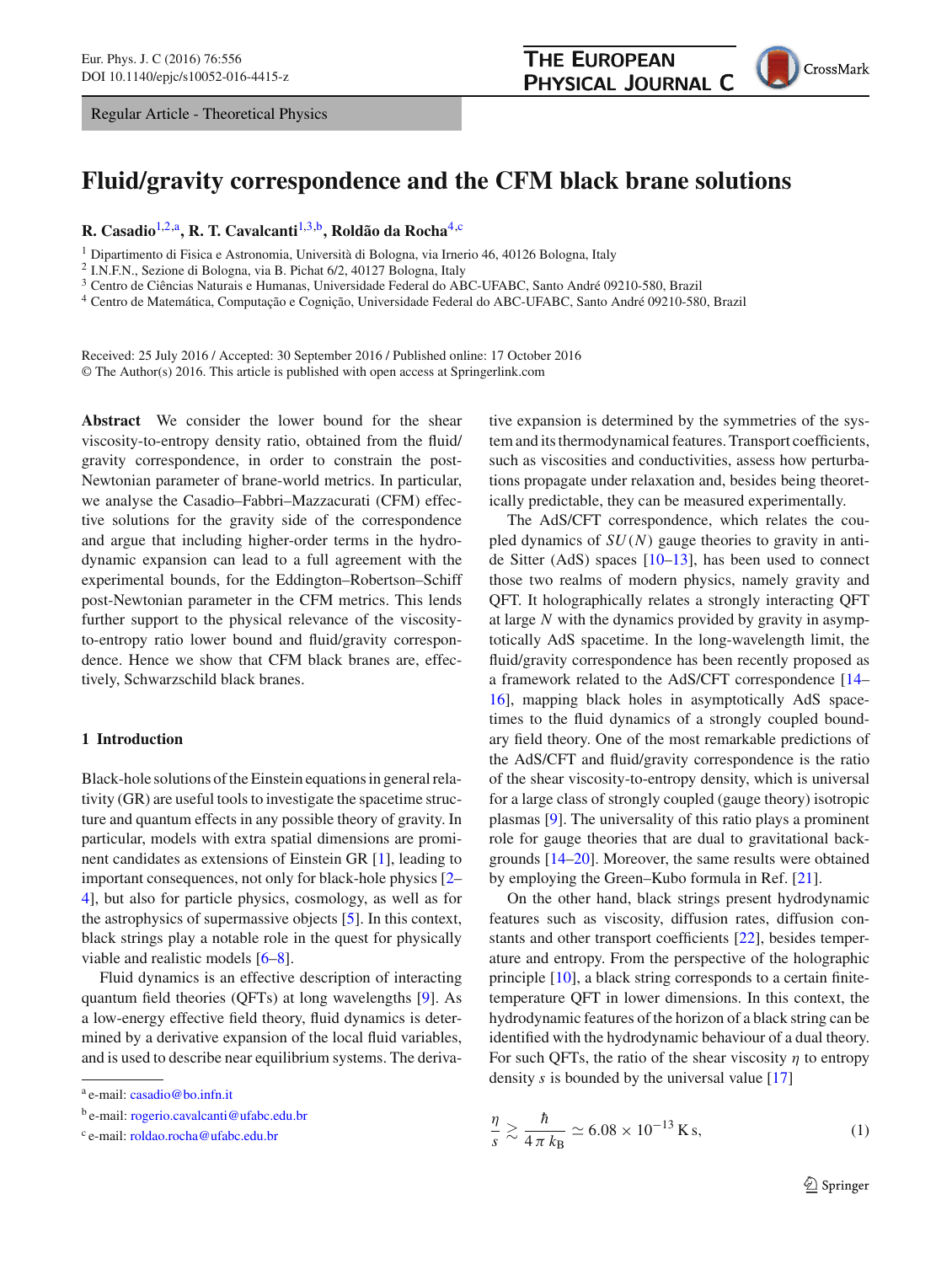for an extended range of thermal QFTs. The above inequality holds for all known substances, including, for example, liquid helium, water, and the quark–gluon plasma, produced at the relativistic heavy ion collider (RHIC). Therefore, it has been conjectured to represent a universal lower bound for all materials, $<sup>1</sup>$  $<sup>1</sup>$  $<sup>1</sup>$ </sup>

<span id="page-1-1"></span>
$$
\frac{\eta}{s} = \frac{1}{4\pi},\tag{2}
$$

which is called the Kovtun–Starinets–Son (KSS) bound [\[16,](#page-8-10) [17\]](#page-8-14). In the case of Einstein gravity, the ratio  $\eta/s$  equals  $1/4\pi$ . This bound is obtained in bulk supergravity from a recent calculation in  $\mathcal{N} = 4$  supersymmetric  $SU(N_c)$  Yang–Mills theories, in the regime of infinite  $N_c$  and large 't Hooft coupling  $g^2N_c$  [\[18](#page-8-15)], yielding

<span id="page-1-4"></span>
$$
\frac{\eta}{s} = \frac{1}{4\pi} \left[ 1 + \frac{135\,\zeta(3)}{8(2g^2 N_c)^{3/2}} + \cdots \right],\tag{3}
$$

where  $\zeta(3)$  is the Apéry constant, and the next-to-leading term represents the first string theory correction to GR. The KSS bound is a powerful tool for studying strongly interacting systems, like the quark–gluon plasma, and it is further employed to analyse trapped atomic gases. Strongly interacting Fermi gases of atoms have been noticed to be ruled by hydrodynamics [\[23\]](#page-8-16), presenting finite shear viscosity at finite temperature. The bound [\(2\)](#page-1-1) holds in relativistic QFTs at finite temperature and chemical potential [\[16,](#page-8-10)[17\]](#page-8-14), for at least a single component non-relativistic gas of particles with either spin zero or spin 1/2 [\[24\]](#page-8-17). The entropy of the dual QFT equals the entropy of a black string, which is proportional to the area *A* (volume) of its event horizon in Planck units,  $S = A/4G_5$ , where  $G_5$  is the five-dimensional gravitational constant.

According to the AdS/CFT duality, any given asymptotically AdS bulk geometry should be equivalent to specific states of the gauge theory on the boundary. In fact, the AdS bulk geometry can be mapped into vacuum states of the gauge theory, whereas AdS-Schwarzschild black holes are related to thermal states of the corresponding gauge theory on the boundary. Hence, a fluid can be associated with the bulk black-hole solution. Moreover, the bulk dynamics is governed by Einstein's equations, with the AdS-Schwarzschild black hole as a typical solution [\[25\]](#page-9-0). Each different solution is equivalent to a thermal state, corresponding to black strings in AdS [\[26\]](#page-9-1). The dynamical framework can be realised by a system in local thermodynamical equilibrium, corresponding to a non-uniform black string in AdS, which evolves according to effective hydrodynamical equations corresponding to

the Einstein equations [\[25\]](#page-9-0). Such a system will subsequently relax towards a global equilibrium state, corresponding to a uniform black string in AdS [\[26\]](#page-9-1).

Motivated by the above picture, we shall here explore the fluid/gravity duality for the five-dimensional black string [\[5,](#page-8-3) [27](#page-9-2)[,28](#page-9-3)] associated with the effective four-dimensional Casadio–Fabbri–Mazzacurati (CFM) solutions [\[29](#page-9-4)]. CFM metrics generalise the Schwarzschild solution and have a parametrised post-Newtonian (PPN) form with parameter  $\beta$ , which is the usual Eddington–Robertson–Schiff parameter used to describe the classical tests of  $GR<sup>2</sup>$  $GR<sup>2</sup>$  $GR<sup>2</sup>$ . This parameter allows for a direct comparison with experimental data in the weak-field limit, which is accurate enough to include most solar system tests [\[30\]](#page-9-5). In general, one can construct a dual fluid stress tensor by solving the bulk Einstein equations in asymptotically AdS spacetime and taking the longwavelength limit, but there are only a few black-hole solutions that admit such a hydrodynamic dual on the boundary, even asymptotically. The prototype is the Schwarzschild metric, however, the CFM solutions can also be obtained as fourdimensional vacuum brane solutions of Einstein gravity with a cosmological constant. In a second-order derivative theory of five-dimensional gravity interacting with other fields in AdS, for instance type II B supergravity in AdS<sub>5</sub>  $\times$  *S*<sup>5</sup>, the CFM solutions can be realised as universal sub-sectors, regarding pure gravity with negative cosmological constant, in the long-wavelength limit.

On the gravity side, we shall thus consider a fivedimensional CFM black string, associated with a fourdimensional CFM black hole, and the four-dimensional dual fluid description will necessarily carry an imprint of the parameter β. The fluid/gravity correspondence will then be shown to provide a bound for  $\beta$ , corresponding to the universal KSS bound [\(2\)](#page-1-1). In particular, both the shear viscosity and the black string entropy will depend on  $\beta$ , and Eq. [\(2\)](#page-1-1) will read

<span id="page-1-3"></span>
$$
\frac{\eta(\beta)}{s(\beta)} \gtrsim \frac{1}{4\pi},\tag{4}
$$

which is precisely what gives rise to the bound on  $\beta$ . We shall also argue that this bound can be made to agree with observations, provided higher-order terms are included in the hydrodynamic expansion of the stress tensor.

This paper is organised as follows: in Sect. [2](#page-2-0) the CFM solutions are reviewed; in Sect. [3,](#page-2-1) the Green–Kubo formula is used to bound the PPN parameter through the shear viscosityto-entropy density ratio in the linear regime, and we show how the estimates improve by including higher-order hydro-

<span id="page-1-0"></span><sup>&</sup>lt;sup>1</sup> We shall mostly use units with  $\hbar = c = k_B = 1$ , four-dimensional indices will be represented by Greek letters,  $\mu = 0, \ldots, 3$  and fivedimensional indices by capital Latin letters,  $A = 0, \ldots, 4$ .

<span id="page-1-2"></span> $2$  As usual [\[1\]](#page-8-0), the four-dimensional brane-world black hole is viewed as a transverse section of the five-dimensional black string, producing real world post-Newtonian corrections.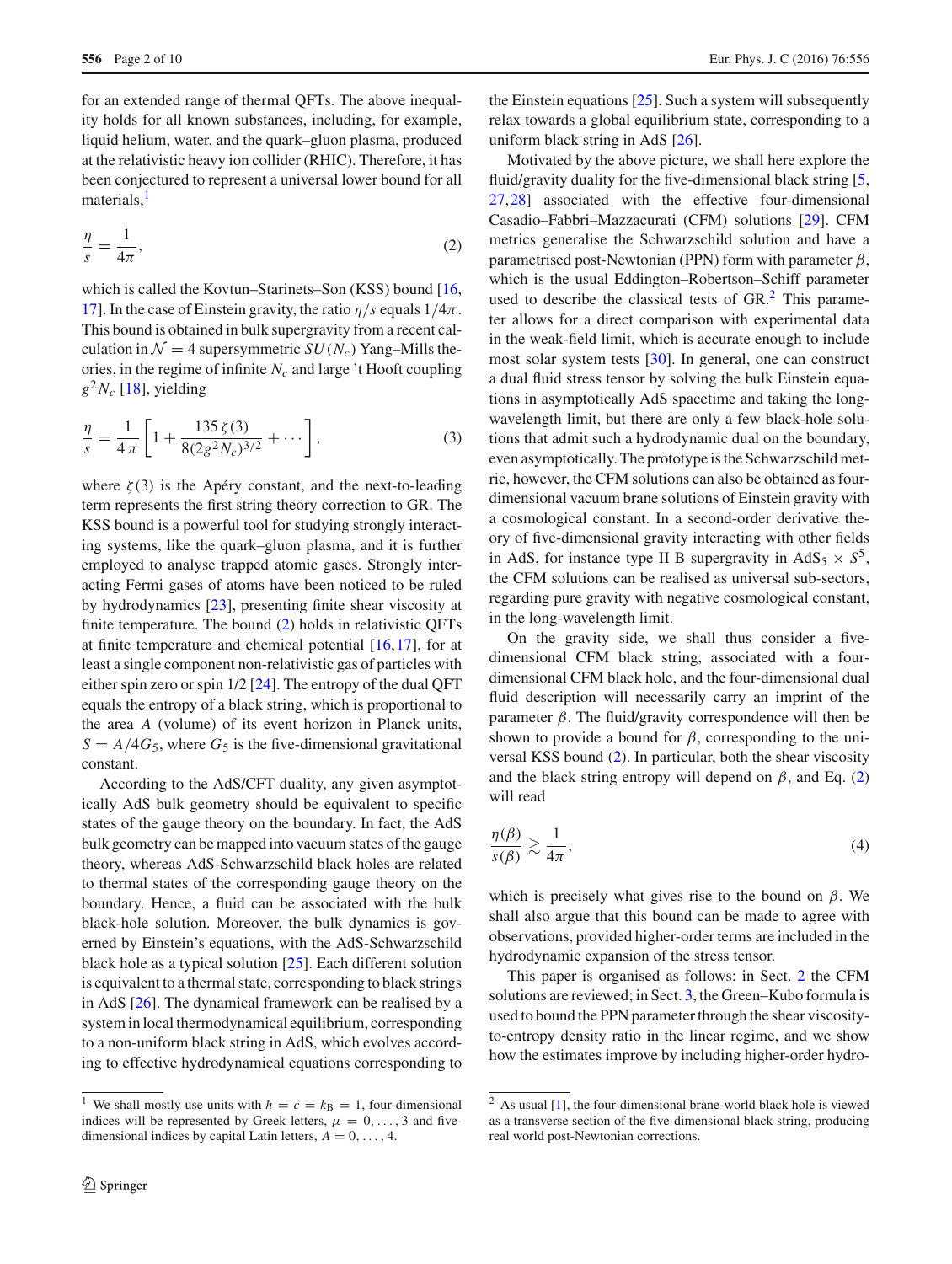dynamical terms in Sect. [4;](#page-5-0) finally we discuss our results in Sect. [5.](#page-7-0)

## <span id="page-2-0"></span>**2 Casadio–Fabbri–Mazzacurati brane-world solutions**

Solutions of the Einstein field equations on the brane are not uniquely determined by the matter energy density and pressure, since gravity can propagate into the bulk and generates a Weyl term onto the brane itself. Taking that into account, the CFM metrics [\[27](#page-9-2)] are vacuum brane solutions, like the tidally charge metric in Ref. [\[31](#page-9-6)], and contain a PPN parameter  $\beta$ , which can be measured on the brane. The case  $\beta = 1$  corresponds to the exact Schwarzschild solution on the brane, and it extends to a homogeneous black string in the bulk. Furthermore, it was observed in Ref. [\[29](#page-9-4)] that  $\beta \approx 1$ , in solar system measurements. More precisely, the deflection of light in the classical tests of GR provides the bound  $|\beta - 1| \leq 0.003$  [\[30\]](#page-9-5). The parameter  $\beta$  also measures the difference between the inertial mass and the gravitational mass of a test body, besides affecting the perihelion shift and describing the Nordtvedt effect [\[29\]](#page-9-4). Finally, measuring  $\beta$  provides information regarding the vacuum energy of the brane-world or, equivalently, the cosmological constant [\[1,](#page-8-0)[29\]](#page-9-4).

We recall the effective four-dimensional Einstein equations on the brane can be expressed as

$$
G_{\mu\nu} = 8 \pi G_{\rm N} T_{\mu\nu} - \frac{\Lambda_4}{2} g_{\mu\nu} + \frac{\kappa_5^4}{4} \left[ \frac{g_{\mu\nu}}{2} (T^2 - T_{\alpha\beta} T^{\alpha\beta}) + T T_{\mu\nu} - T_{\mu\alpha} T^{\alpha}_{\ \nu} \right] - \mathcal{E}_{\mu\nu}, \tag{5}
$$

where  $\kappa_5^2 = 8 \pi G_5$  and  $G_N = \kappa_5^2 \sigma / 48 \pi (\sigma \text{ being the brane})$ tension),  $T_{\mu\nu}$  denotes the energy-momentum tensor of brane matter,  $T = T^{\mu}_{\mu}$ , and  $\mathcal{E}_{\mu\nu}$  is the Weyl tensor term. For brane vacuum,  $T_{\mu\nu} = 0$ , and absorbing the bulk cosmological constant  $\Lambda_4$  into the bulk warp factor, the above field equations reduce to

<span id="page-2-2"></span>
$$
R_{\mu\nu} = -\mathcal{E}_{\mu\nu}.\tag{6}
$$

We are in particular interested in static spherically symmetric systems on the brane, whose general metric can be written as

<span id="page-2-3"></span>
$$
g_{\mu\nu} dx^{\mu} dx^{\nu} = -N(r) dt^2 + B(r) dr^2 + r^2 d\Omega^2.
$$
 (7)

The CFM metrics are obtained by relaxing the condition  $N(r) = B^{-1}(r)$ , valid, for example, for the Schwarzschild and Reissner–Nordström metrics. In fact, for black strings, such a condition will result in a central singularity extending all along the extra dimension and a singular bulk horizon [\[29](#page-9-4)], a configuration which, moreover, suffers from the wellknown Gregory–Laflamme instability [\[32](#page-9-7)]. The CFM solution I is obtained, by fixing *N*(*r*) equal to the Schwarzschild form and then determining  $B(r)$  from the field equations [\(6\)](#page-2-2), whereas the CFM solution II follows from the same procedure but starting from a metric coefficient  $N(r)$  of the Reissner–Nordström form [\[31](#page-9-6)].

## 2.1 CFM solution I

For the first case, the metric coefficients in Eq. [\(7\)](#page-2-3) are given by

<span id="page-2-4"></span>
$$
N_I(r) = 1 - \frac{2 G_{\rm N} M}{r} \text{ and}
$$
  
\n
$$
B_I(r) = \frac{1 - \frac{3 G_{\rm N} M}{2r}}{\left(1 - \frac{2 G_{\rm N} M}{r}\right) \left[1 - \frac{G_{\rm N} M}{2r} (4\beta - 1)\right]} \equiv B(r).
$$
\n(8)

The solution [\(8\)](#page-2-4) depends upon just one parameter  $\beta$  and the Minkowski vacuum is recovered for  $M \to 0$ . The horizon radius  $r = R$  on the brane is then determined by the algebraic equation  $1/B(R) = 0$ , and this black hole is either hotter or colder than the Schwarzschild black hole of equal mass *M* depending upon the sign of  $(\beta - 1)$  [\[29\]](#page-9-4). For example, assuming  $\beta = 5/4$ , one finds two solutions equal to the Schwarzschild radius  $R_S = 2 G_N M$ . Note also that the four-dimensional Kretschmann scalar  $K^{(I)} = R_{\mu\nu\rho\sigma} R^{\mu\nu\rho\sigma}$ diverges for  $r = 0$  and  $r = 3 G<sub>N</sub> M/2 < R<sub>S</sub>$ .

# 2.2 CFM solution II

The second solution for the metric coefficients reads

<span id="page-2-5"></span>
$$
N_{II}(r) = 1 - \frac{2 G_{\rm N} M}{r} + \frac{2 G_{\rm N}^2 M^2}{r^2} (\beta - 1) \text{ and}
$$
  
\n
$$
B_{II}(r) = B(r).
$$
 (9)

In this case the classical radius *R* for the black-hole horizon is given by  $R = R_S$  and  $R = R_S (\beta - 1/4)$ . Moreover, the Kretschmann scalar diverges at each black-hole horizon [\[5](#page-8-3)], hence indicating a physical singularity.

A comprehensive analysis of the causal structure and further features on both CFM solutions can be found in Refs. [\[5,](#page-8-3)[27](#page-9-2)[,29](#page-9-4)].

#### <span id="page-2-1"></span>**3 Bounding the PPN parameter in the linear regime**

As previously mentioned, hydrodynamics can be viewed as a low-energy effective description for the low-momentum regime of correlation functions. We are particularly interested in the Green–Kubo formula in the linear response theory, where an important fluid transport coefficient, the shear viscosity, arises in response to a perturbation in the fluid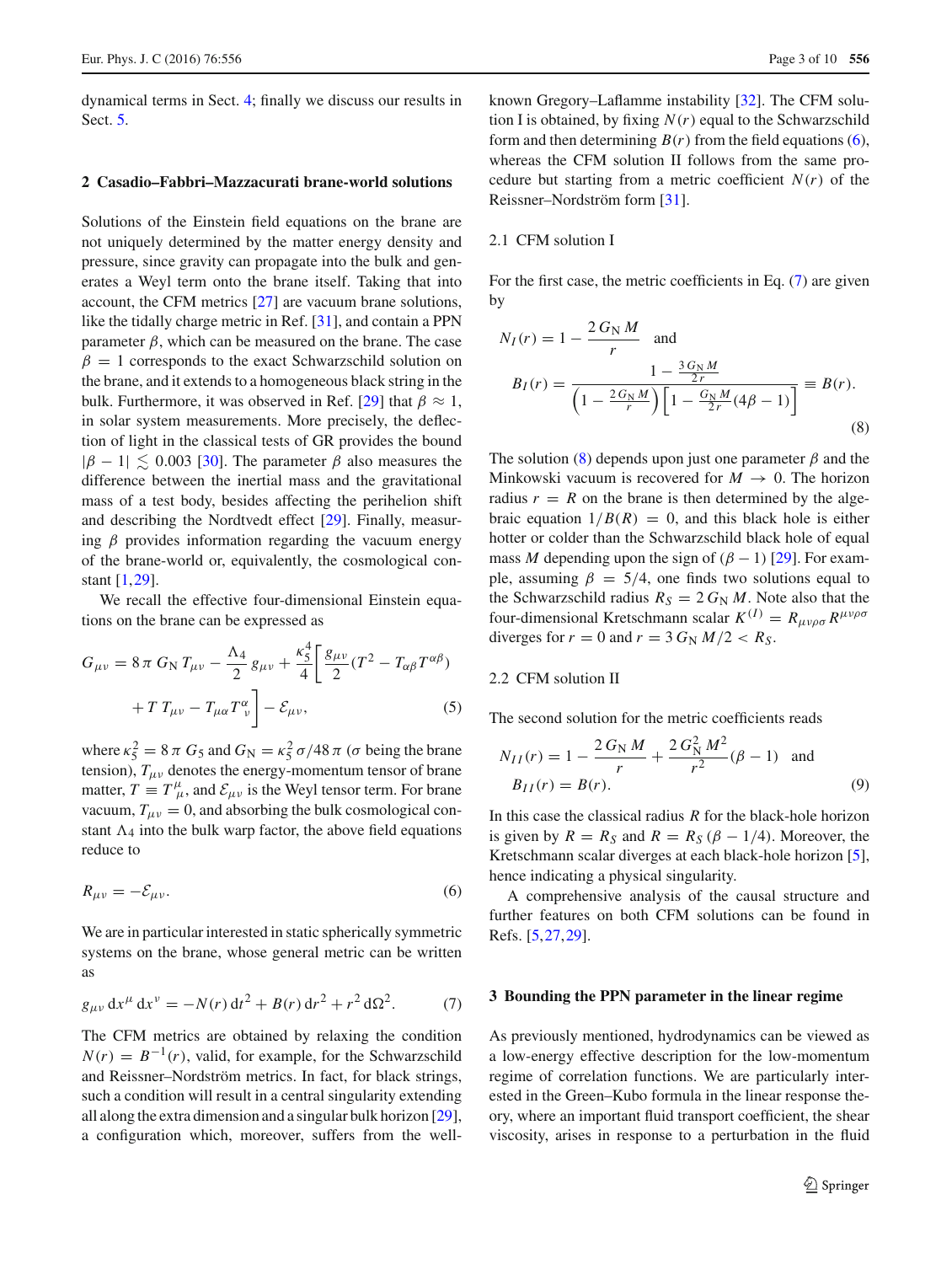stress-energy tensor. The Kubo formula can further relate the shear viscosity to the absorption cross section of low-energy gravitons  $[19]$ <sup>[3](#page-3-0)</sup>

Let us consider an action *S*, and introduce a set of sources  $J^a$  coupled to a set of operators  $O^a$ , namely,  $S \mapsto S +$  $\int d^4x J_a(x) O^a(x)$ , where  $x^{\mu} = (x^0, x^i)$ . If the spacetime is flat and the vacuum expectation values (VEV) of all the *O<sup>a</sup>* vanish in the absence of the sources  $J_a$ , one has

<span id="page-3-2"></span>
$$
\langle O^a(x) \rangle = -\int \mathrm{d}y \, G_R^{a|b}(x; y) J_b(y), \tag{10}
$$

where  $G_R(x; y) = G_R(x - y)$  is the retarded Green function of *O<sup>a</sup>* in position space given by

$$
i G_R^{a|b}(x; y) = \theta(x^0 - y^0) \langle [O^a(x), O^b(y)] \rangle.
$$
 (11)

Using the interaction picture in QFT [\[13](#page-8-8)], one can immediately see that the variation

<span id="page-3-6"></span>
$$
\delta \langle O^a(q) \rangle = -G_R^{a|b}(q) J_b(q), \tag{12}
$$

where  $G_R(q)$  denotes the retarded Green function in momentum space with  $q^{\mu} = (\omega, k)$ . This simple linear formalism can be generalised to curved spacetimes and non-vanishing VEV in order to describe a fluid in the conditions of interest here.

A common way to derive the Kubo formula is, in fact, to couple four-dimensional gravity  $g_{\mu\nu}$  to the fluid and determine how the fluid energy-momentum tensor responds to gravitational perturbations.[4](#page-3-1) In particular, for small metric perturbations which vary slowly in space and time,  $g_{\mu\nu}$  =  $\bar{g}_{\mu\nu} + h_{\mu\nu}$  with  $||h_{\mu\nu}|| \ll 1$ , the stress tensor can be doubly expanded in the metric fluctuation  $h_{\mu\nu}$  and in gradients [\[33](#page-9-8)]. This procedure yields a generalisation of Eq. [\(10\)](#page-3-2) to higher orders for the operator  $T_{\mu\nu}$ , namely

<span id="page-3-4"></span>
$$
\langle T^{\mu\nu}(x) \rangle = \langle T^{\mu\nu} \rangle_{h=0} - \frac{1}{2} \int d^4 y \, G_R^{\mu\nu|\rho\sigma}(x; y) \, h_{\rho\sigma}(y) \n+ \frac{1}{8} \int d^4 y \int d^4 z \, G_R^{\mu\nu|\rho\sigma|\tau\xi}(x; y, z) \, h_{\rho\sigma}(y) \, h_{\tau\xi}(z) + \cdots \n\equiv \langle T_{(0)}^{\mu\nu} \rangle + \langle T_{(1)}^{\mu\nu} \rangle + \langle T_{(2)}^{\mu\nu} \rangle + \cdots,
$$
\n(13)

where  $G_R^{\mu\nu|\cdots}$  are retarded *n*-point correlators, with the measurement point *z* having the largest time, and we also assume the metric fluctuations  $h_{\rho\sigma}$  vanish in the far past. The fluid response is then obtained from the stress tensor conservation law  $\nabla_{\mu}T^{\mu\nu} = 0$ , together with the condition that the fluid describes a conformal theory, namely,  $T^{\mu}_{\mu} = 0$ . We shall here analyse the first-order formalism, and illustrate how our results can be further refined by considering second-order terms in the next section.

At zeroth order in the derivatives, the energy-momentum tensor reads

<span id="page-3-7"></span>
$$
T_{(0)}^{\mu\nu} = (\epsilon + P) u^{\mu} u^{\nu} + P \bar{g}^{\mu\nu}, \qquad (14)
$$

where  $u^{\mu}$  is the fluid four-velocity,  $\epsilon$  denotes its energy density, *P* the pressure and  $\bar{g}_{\mu\nu}$  is again the unperturbed metric on the four-dimensional boundary where the fluid lives.<sup>5</sup>

Since in the linear response theory the metric can be seen as the source of the stress-energy tensor, the response of the two-point function of the associated perturbed metric can then be written as the first-order term  $\langle T_{\mu\nu}^{(1)} \rangle$  in the expansion [\(13\)](#page-3-4) [\[34\]](#page-9-9),

$$
\langle T^{\mu\nu}(x) \rangle \sim \int \mathrm{d}y \, G_R^{\mu\nu|\alpha\beta}(x; y) \, h_{\alpha\beta}(y),\tag{15}
$$

where the retarded Green function is  $G_R^{\mu\nu|\alpha\beta} = \langle T^{\mu\nu}(x) \rangle$  $T^{\alpha\beta}(y)$ . In the gauge/gravity duality, the metric is dual to the stress-energy tensor  $[12]$ . Hence, from the gravity point of view of the correspondence, the above perturbation should arise from metric fluctuations  $h_{\mu\nu}$  of the appropriate black brane metric.

The first-order expansion (in derivatives) of the hydrodynamical stress-energy tensor, also known as the constitutive equation, includes dissipative terms, as well as shear and bulk viscosities. In curved spacetimes, the first-order contribution is given by [\[35](#page-9-10)]

<span id="page-3-5"></span>
$$
T_{(1)}^{\mu\nu} = -P^{\mu\alpha} P^{\nu\beta} \left[ \eta \left( \nabla_{\alpha} u_{\beta} + \nabla_{\beta} u_{\alpha} - \frac{2}{3} \bar{g}_{\alpha\beta} \nabla_{\lambda} u^{\lambda} \right) + \zeta \bar{g}_{\alpha\beta} \nabla_{\lambda} u^{\lambda} \right],
$$
\n(16)

where  $\eta$  is the shear viscosity,  $\zeta$  the bulk viscosity,  $\nabla_{\mu}$  represents the covariant derivative in the (generally curved) spacetime metric  $\bar{g}_{\mu\nu}$ . In addition,  $P^{\mu\nu} = \bar{g}^{\mu\nu} + u^{\mu}u^{\nu}$  is the projection tensor along spatial directions, which enables us to express the constitutive equation in a covariant manner.

We shall next restrict ourselves to a particular type of perturbations which is simpler to treat using the AdS/CFT correspondence. In fact, we suppose, as usual, that the contribution to the shear viscosity  $\eta$  comes only from the component  $h_{12} = h_{12}(t)$  of  $h_{\mu\nu}$ , with all other  $h_{\mu\nu} = 0$  [\[13](#page-8-8)[,34](#page-9-9)]. Since we assumed such fluctuations around thermal equilibrium are small, we can say the fluid has uniform temperature  $T(x^{\mu}) = T_0$  and is at rest in the chosen frame, that is,  $u^{\mu} = (1, u^{i} = 0)$ . Moreover, this perturbation has spin-2 with respect to the spatial  $SO(3)$  group and it cannot excite linear-order fluctuations of the velocity (which is a vector) or of the temperature (a scalar). Therefore,  $u^i = 0$  and  $\mathcal{T} = \mathcal{T}_0$ remain valid up to linear order.

 $\frac{3}{3}$  Some equivalent approaches can be found, e.g., in Refs. [\[14,](#page-8-9)[16](#page-8-10)].

<span id="page-3-1"></span><span id="page-3-0"></span><sup>4</sup> Note that, although the spacetime is flat in our laboratories, the effect of spacetime curvature on hydrodynamics becomes extremely relevant in astrophysics.

<span id="page-3-3"></span><sup>5</sup> Minkowski spacetime is just a particular case corresponding to a Schwarzschild-type black brane in the bulk.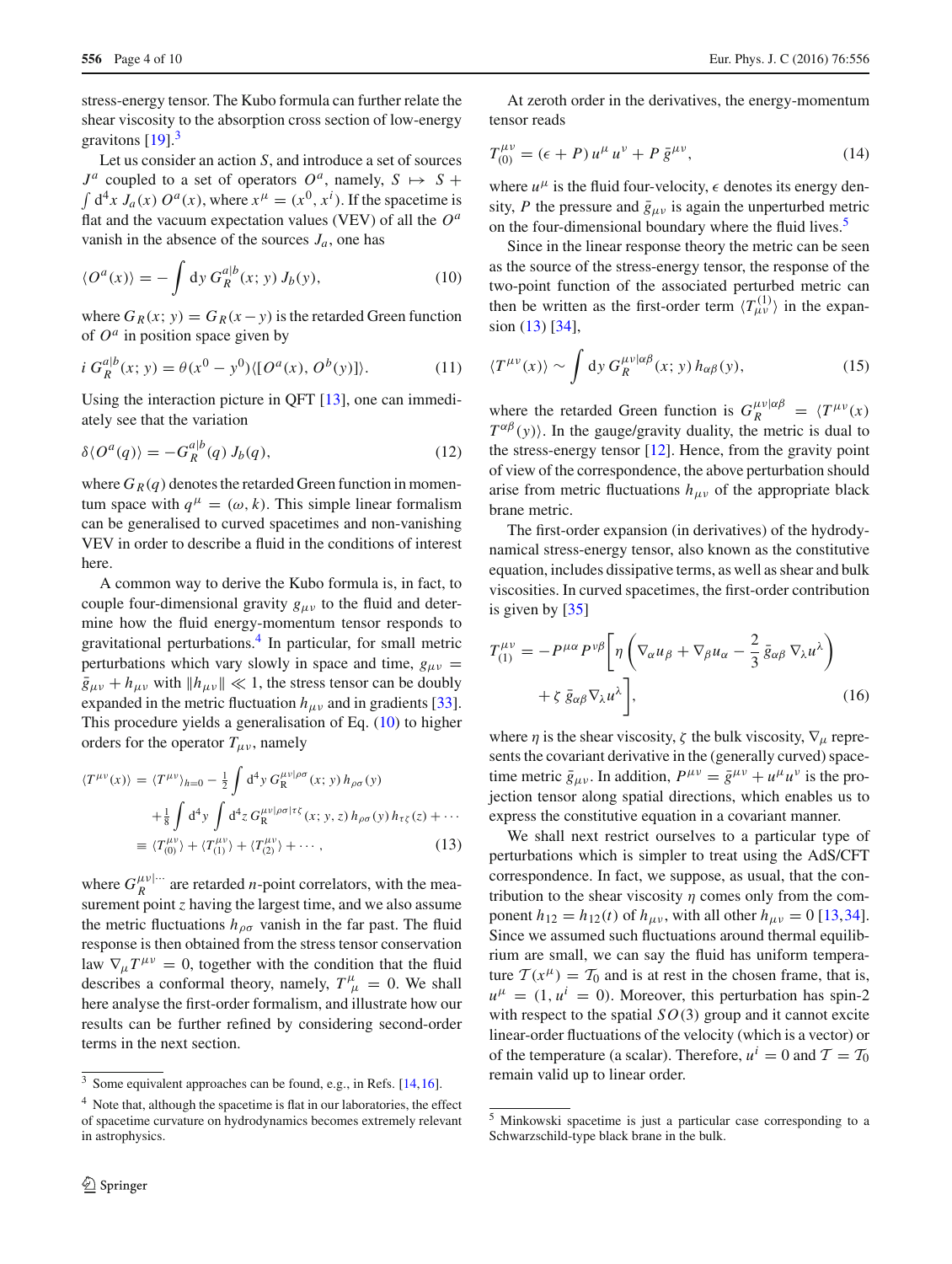The shear viscosity of the dual theory can be computed from gravity in a number of equivalent approaches [\[13](#page-8-8),[14,](#page-8-9) [16\]](#page-8-10). We shall employ the Kubo formula, which relates the viscosity to equilibrium correlation functions, in order to compute the  $T^{12}$  component of the stress-energy tensor, in a large distance and long time scale regime. The non-vanishing contribution in the covariant derivative arises from the Christoffel symbol

<span id="page-4-6"></span>
$$
\nabla_1 u_2 = \partial_1 u_2 - \Gamma_{12}^{\alpha} u_{\alpha} = -\Gamma_{12}^0 u_0 = -\frac{1}{2} \partial_0 h_{12}.
$$
 (17)

The component  $\nabla_2 u_1$  is obtained analogously and the other components vanish. Hence, only the first two terms inside the brackets in Eq. [\(16\)](#page-3-5) contribute to  $T_{(1)}^{\mu\nu}$ , and we have

<span id="page-4-0"></span>
$$
\delta \langle T_{(1)12} \rangle \sim -\eta \left( \nabla_1 u_2 + \nabla_2 u_1 \right) = -\eta \partial_0 h_{12}.
$$
 (18)

By taking the Fourier transform of Eq. [\(18\)](#page-4-0), one obtains [\[34\]](#page-9-9)

<span id="page-4-1"></span>
$$
\delta \langle T_{(1)12}(\omega, k=0) \rangle = i \omega \eta h_{12}.
$$
 (19)

A perturbed fluid Lagrangian is correspondingly given by  $\delta \mathcal{L} = h_{\mu\nu}(x^0) T^{\mu\nu}(x^{\alpha}) = h_{12}(x^0) T^{12}(x^{\alpha})$ , for which Eq. [\(12\)](#page-3-6) reads

<span id="page-4-2"></span>
$$
\delta \langle T^{12} \rangle = -G_R^{12|12}(q) \, h_{12},\tag{20}
$$

where  $G_R^{12|12}(q) = -i \int d^4x \, e^{-i q_\mu x^\mu} \theta(x^0) \, \langle T^{12}(x^\mu) \, T^{12} \rangle$  $(0)$ ). Equation [\(19\)](#page-4-1) represents the same linear response relation as Eq. [\(20\)](#page-4-2), and the Green–Kubo formula can therefore be obtained  $[13,34]$  $[13,34]$  $[13,34]$ :

<span id="page-4-5"></span>
$$
\eta = -\lim_{\omega \to 0} \frac{\Im G_R^{12|12}(\omega, 0)}{\omega},\tag{21}
$$

where  $\Im$  denotes the imaginary part.

Our first concern here is to provide analytic expressions for asymptotically AdS black strings which solve the full five-dimensional Einstein equations. The CFM black strings are "tubular", codimension one, black branes in AdS [\[5](#page-8-3)], corresponding to a late time behaviour of their dual fluid. Two families of such solutions are obtained from the same assumption that leads to the CFM brane metrics reviewed in Sect. [2,](#page-2-0) namely by relaxing the condition that the metric coefficient *gtt* is (minus) the inverse of the metric coefficient *grr*. These two families of black strings are likewise expressed in terms of the PPN parameter  $\beta$  [\[29\]](#page-9-4), and reduce to the five-dimensional Schwarzschild black string solution, when  $\beta \to 1$ . CFM black branes in AdS can also be obtained in a perturbative approach of CFM black holes on the brane [\[5](#page-8-3)]. Our five-dimensional metrics are, in particular, given by

$$
g_{AB} dx^A dx^B = -N(r) dt^2 + B(r) dr^2 + r^2 d\Omega^2, \qquad (22)
$$

where  $d\Omega^2 = \ell^{-2} d\vec{x}^2 = \ell^{-2} (dx_1^2 + dx_2^2 + dx_3^2)$ , the length  $\ell$  is related to the AdS curvature [\[26](#page-9-1)[,36](#page-9-11)] and the metric coefficients *N* and *B* equal the CFM expressions [\(8\)](#page-2-4) or [\(9\)](#page-2-5). The entropy of these black strings can be computed by using the Hawking–Bekenstein formula [\[16](#page-8-10)],

$$
S = \frac{A}{4 G_5} = \frac{R^3 V_3}{4 G_5 \ell^3},\tag{23}
$$

where *R* is the horizon radius determined by  $1/B(R) = 0$  and  $V_3 = \ell \int d\Omega$ . Moreover, the volume density of entropy  $s =$ *S*/*V*<sub>3</sub> must be finite, which requires that  $\beta$  < 5/4 in Eqs. [\(8\)](#page-2-4) and [\(9\)](#page-2-5). It is also convenient to trade the radial coordinate *r* for the dimensionless  $u = R/r$ , and define the length  $M =$  $G_N M$ , so that

$$
B(u) = \frac{1 - \frac{3M}{2R}u}{\left(1 - \frac{2\bar{M}}{R}u\right)\left[1 - \frac{\bar{M}}{2R}u(4\beta - 1)\right]}
$$
(24)

and the metric finally reads

<span id="page-4-3"></span>
$$
g_{AB} dx^{A} dx^{B} = -N(u) dt^{2} + B(u) \frac{R^{2}}{u^{4}} du^{2} + \frac{R^{2}}{u^{2}} d\Omega^{2}
$$
  

$$
\equiv g_{uu} du^{2} + g_{\mu\nu} dx^{\mu} dx^{\nu}.
$$
 (25)

Our main aim is now to predict a value for  $\beta$  exclusively from the KSS bound [\(2\)](#page-1-1), implied by the fluid/gravity correspondence. The background metric [\(25\)](#page-4-3) can be perturbed as  $g_{AB} \mapsto g_{AB} + h_{AB}$  [\[14,](#page-8-9)[17\]](#page-8-14). As mentioned before, the contribution to the shear viscosity comes from a single component of the metric fluctuations. Denoting this term by  $\phi =$  $\phi(t, u, \vec{x})$ , the corresponding wave equation reads [\[16,](#page-8-10)[34\]](#page-9-9)

$$
\partial_u \left( \sqrt{-g} \, g^{uu} \, \partial_u \phi \right) + \sqrt{-g} \, g^{\mu \nu} \, \partial_\mu \partial_\nu \phi = 0. \tag{26}
$$

By taking the Fourier transform along the time direction and disregarding the spatial momentum,  $\phi \simeq e^{i \omega t} \Phi(u)$ , one finds

$$
\partial_u \left( \sqrt{-g} \, g^{uu} \partial_u \Phi \right) - \sqrt{-g} \, g^{tt} \, \omega^2 \, \Phi \simeq 0, \tag{27}
$$

which can be specialised for both CFM metrics I and II, respectively provided by Eqs. [\(8\)](#page-2-4) and [\(9\)](#page-2-5), that is,

$$
\frac{d^2\Phi}{du^2} + \frac{V}{u}\frac{d\Phi}{du} + \left(1 - \frac{2\,\bar{M}}{R}\,u\right)\omega^2\,\Phi = 0,\tag{28}
$$

where  $V = V_{I,II}$ , with

<span id="page-4-4"></span>
$$
V_I = R \left[ \frac{1}{(4\beta - 1)\bar{M}u - 2R} + \frac{1}{4\bar{M}u - 2R} + \frac{1}{2R - 3\bar{M}u} \right] + \frac{5}{2},
$$
 (29)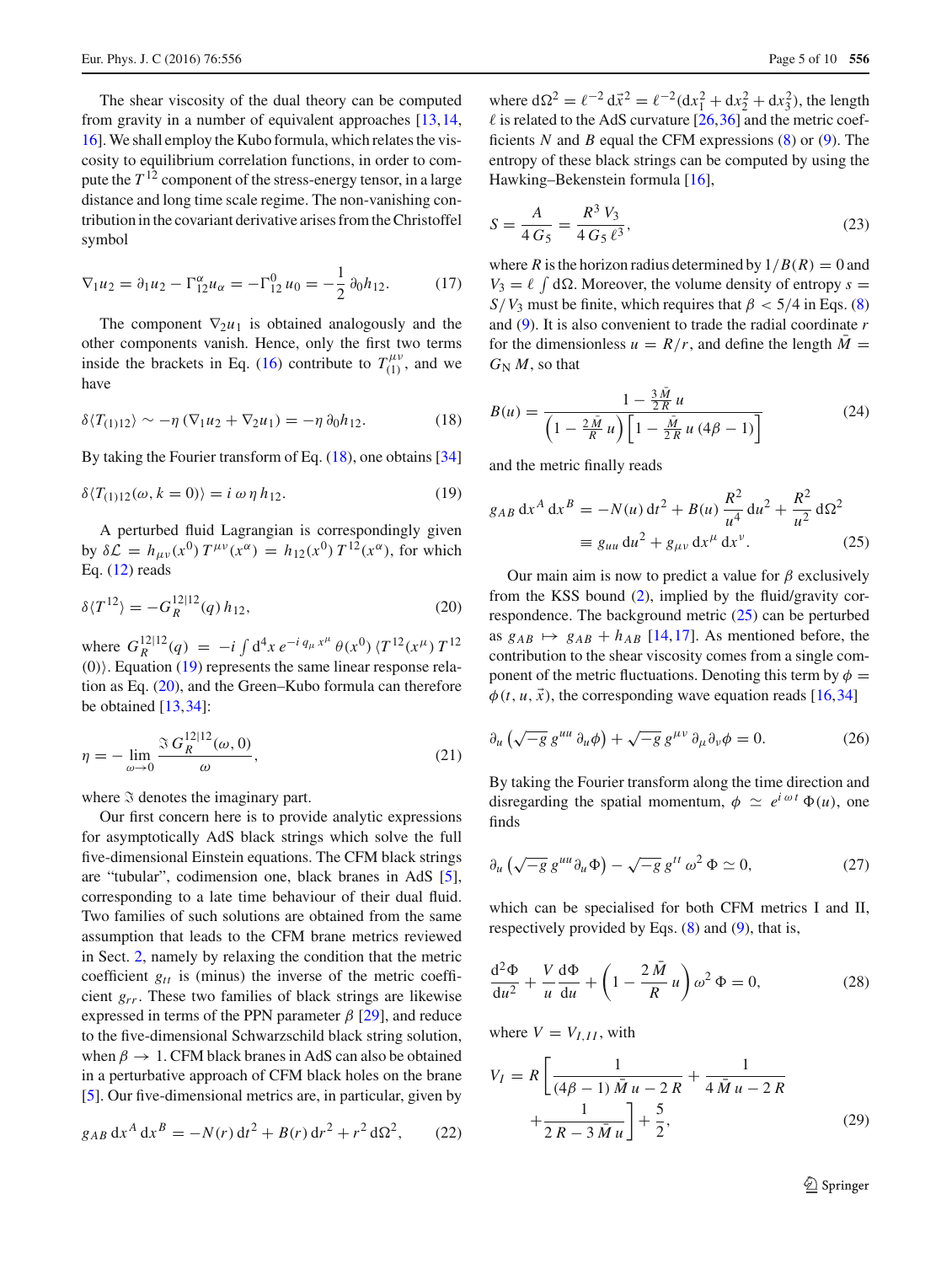<span id="page-5-3"></span>**Fig. 1** Allowed range for the PPN parameter  $\beta$  as a function of the mass *M* (in Solar mass units), for CFM I (*left panel*) and CFM II (*right panel*) in the linear regime



for the CFM case I and

<span id="page-5-1"></span>
$$
V_{II} = R \left[ \frac{1}{(4\beta - 1)\bar{M}u - 3R} + \frac{1}{4\bar{M}u - 2R\beta} + \frac{1}{4R - 3\bar{M}u} \right] + \frac{9}{2},
$$
 (30)

for the CFM case II. Following the gauge/gravity prescription, we can then proceed to calculate the retarded Green function [\[14](#page-8-9)[–16\]](#page-8-10),

<span id="page-5-2"></span>
$$
G_R(\omega, \vec{0}; \beta) = -\sqrt{-g} g^{uu} \Phi^* \frac{d\Phi}{du} \bigg|_{u \to 0}, \tag{31}
$$

for both cases in Eqs. [\(29\)](#page-4-4) and [\(30\)](#page-5-1), and then derive the shear viscosity from the Green–Kubo formula [\(21\)](#page-4-5). A bound on the PPN parameter  $\beta$  can finally be obtained from the KSS lower bound  $(2)$ . From the propagator  $(31)$ , by inserting Eq.  $(21)$ in Eq. [\(4\)](#page-1-3), one in fact finds

<span id="page-5-4"></span>
$$
\frac{\eta(\beta)}{s(\beta)} = -\frac{1}{s(\beta)} \lim_{\omega \to 0} \frac{\Im G_R(\omega, k = 0; \beta)}{\omega} = \frac{1}{4\pi},
$$
(32)

where we remarked that both *s* and  $\eta$  do depend on  $\beta$ . However, the solutions to Eq. [\(31\)](#page-5-2) are cumbersome linear combinations of integral exponentials and Hermite functions, and we shall therefore just display the results graphically, in the near horizon approximation.

The resulting bound for  $\beta$  is displayed graphically in Fig. [1,](#page-5-3) where the grey bands correspond to the allowed range for varying black string mass *M* in units of the solar mass *M*<sup>↑</sup>. The plot in the left panel is for the CFM solution I and  $M_{\circ}$  < *M* < 10<sup>4</sup>  $M_{\circ}$ . For  $M = M_{\circ}$ , the PPN parameter must lie in  $1.0772 \lesssim \beta \lesssim 1.0803$ , whereas  $1.1074 \lesssim \beta \lesssim 1.1143$ for a brane-world CFM I black hole having a mass equivalent to  $10<sup>4</sup>$  solar masses. Similarly, for the CFM II black hole, we point out that if  $M = M_{\circ}$ , the bound on the shear viscosity-to-entropy ratio yields  $1.0913 \lesssim \beta \lesssim 1.1093$ , and  $1.0602 \le \beta \le 1.0731$  for  $M = 10^4 M_{\odot}$ . On the other

hand, the perihelion shift provides an observational value of  $|\beta - 1| \le 0.003$  and the study of the Nordtvedt effect yields the bound  $|\beta - 1| \leq 0.00023$  [\[30\]](#page-9-5). Both experimental bounds fall outside the bands shown in Fig. [1,](#page-5-3) although they are close in value. Nevertheless, we shall argue in the next section how the situation can be significantly improved.

## <span id="page-5-0"></span>**4 Second-order improvements**

The results obtained in Sect. [3](#page-2-1) are not far from the observational data, nevertheless they still appear to be ruled out by the experimental bounds. This could signal that the fluid/gravity correspondence fails for these systems, or that the approximations we employed are too strong. In particular, Eq. [\(32\)](#page-5-4) was obtained in the linear hydrodynamics regime, corresponding to the first two terms in Eq.  $(13)$ , that is, Eqs.  $(14)$ and  $(16)$ . We can instead tackle the non-linear dynamics by keeping higher-order terms in the expansion [\(13\)](#page-3-4) of the stress-energy tensor in velocity and gradients multiplied by the corresponding hydrodynamic coefficients [\[25\]](#page-9-0). In particular, we shall here include the second-order regime of a dual hydrodynamic prescription [\[9](#page-8-6)[,25](#page-9-0)[,33](#page-9-8),[37,](#page-9-12)[38\]](#page-9-13), in order to refine the bounds on the PPN parameter  $\beta$ .

The second-order hydrodynamic analysis is rather involved [\[9](#page-8-6),[25,](#page-9-0)[33](#page-9-8)[,37](#page-9-12)[,39](#page-9-14),[40\]](#page-9-15), so let us first introduce some compact notation. For any second rank tensor  $O^{\alpha\beta}$ , we denote  $O^{\langle\alpha\beta\rangle}$   $\equiv$  $\frac{1}{2}P^{\alpha\mu}P^{\beta\nu}O_{(\mu\nu)} - \frac{1}{3}P^{\alpha\beta}P^{\mu\nu}O_{\mu\nu}$ , which is transverse to the fluid motion,  $u_{\mu}$   $O^{\langle \mu \nu \rangle} = 0$ , and traceless  $g_{\mu\nu} O^{\langle \mu \nu \rangle} = 0$ . In addition,  $\sigma^{\alpha\beta} = P^{\alpha\mu} P^{\beta\nu} \nabla_{(\mu\mu\nu)} - \frac{2}{3} P^{\alpha\beta} P^{\mu\nu} \nabla_{\mu} u_{\nu}$  is the shear tensor and  $\Omega^{\alpha\beta} = P^{\alpha\mu} P^{\beta\nu} \nabla_{[\mu} u_{\nu]}$  denotes the vorticity tensor, as they appear in the  $T_{(1)}^{\mu\nu}$  of Eq. [\(16\)](#page-3-5). We next express the derivatives along the fluid 4-velocity in terms of transverse derivatives by means of the zeroth-order equations of motion [\[33\]](#page-9-8),

<span id="page-5-5"></span>
$$
u^{\rho} \nabla_{\rho} u^{\mu} = -\nabla_{\perp}^{\mu} \ln T, \quad u^{\rho} \nabla_{\rho} \ln T = -\frac{1}{2} (\nabla_{\perp} \cdot u), \quad (33)
$$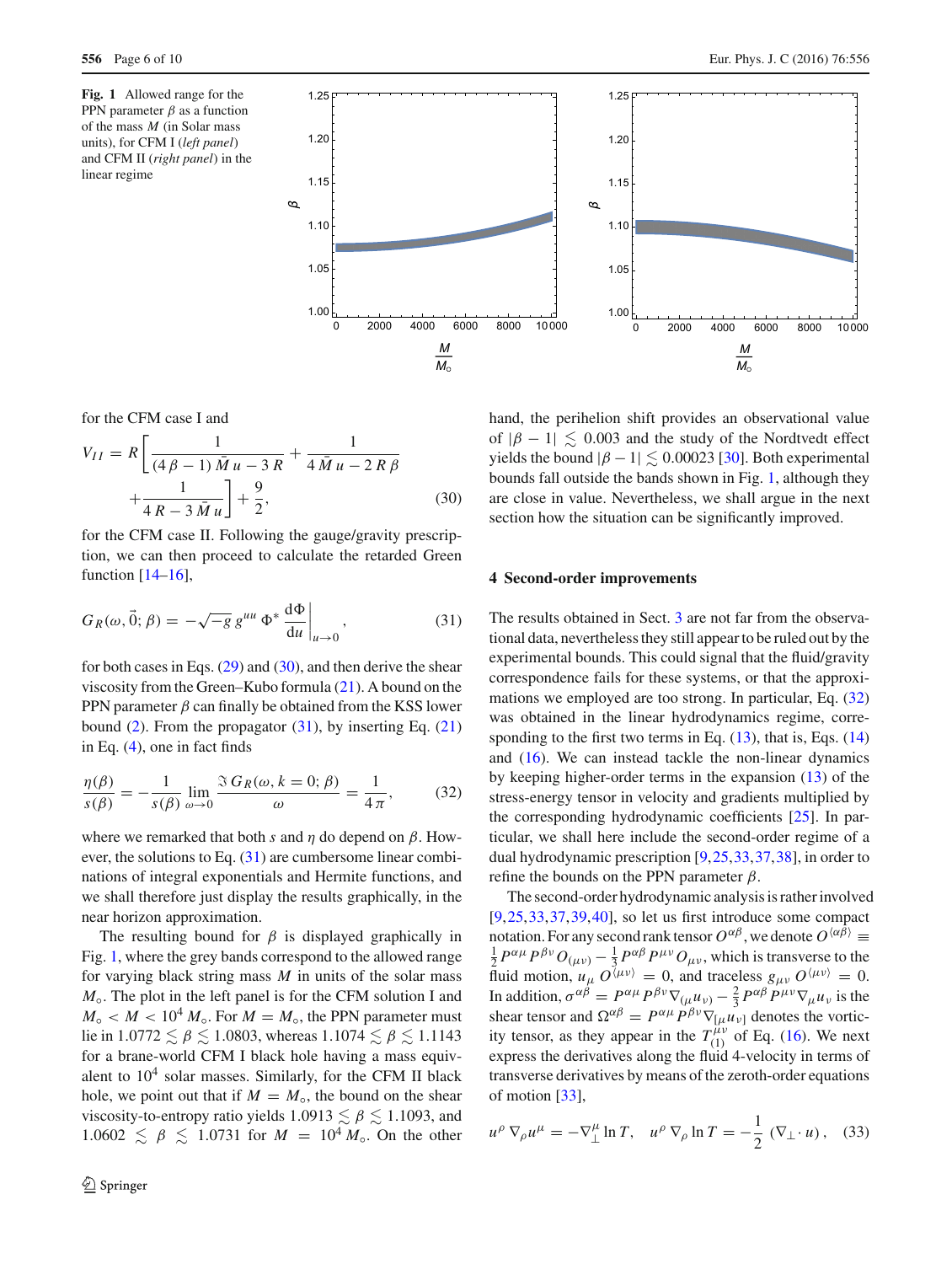where  $\nabla_{\perp}^{\mu} \equiv P^{\mu\alpha} \nabla_{\alpha}$  and  $\nabla_{\perp} \cdot u = \nabla \cdot u \equiv \nabla_{\mu} u^{\mu}$ . All possible contributions to the stress-energy tensor are  $\sigma^{\mu\nu}(\nabla\cdot u)$ ,  $\sigma^{\langle \mu}{}_{\lambda} \sigma^{\nu \rangle \lambda}$ ,  $\nabla^{\langle \mu} \ln T \nabla^{\nu \rangle} \ln T$ ,  $\sigma^{\langle \mu}{}_{\lambda} \Omega^{\nu \rangle \lambda}$ ,  $\nabla^{\langle \mu} \nabla^{\nu \rangle} \ln T$ ,  $u_{\alpha} R^{\alpha(\mu\nu)} \beta u_{\beta}$ ,  $\Omega^{(\mu)} \lambda \Omega^{\nu} \lambda$ , and  $R^{(\mu\nu)}$ , where  $R^{\alpha\beta\gamma\delta}$  is the Riemann tensor. But the only ones that transform homogeneously under Weyl transformations are [\[33\]](#page-9-8)

<span id="page-6-0"></span>
$$
\mathcal{A}_{1}^{\mu\nu} = R^{\langle \mu\nu \rangle} - (\nabla^{\langle \mu} \nabla^{\nu \rangle} \ln T - \nabla^{\langle \mu} \ln T \nabla^{\nu \rangle} \ln T),
$$
  
\n
$$
\mathcal{A}_{2}^{\mu\nu} = R^{\langle \mu\nu \rangle} - u_{\alpha} u_{\beta} R^{\alpha \langle \mu\nu \rangle \beta}, \qquad (34)
$$
  
\n
$$
\mathcal{A}_{3}^{\mu\nu} = \sigma^{\langle \mu}{}_{\lambda} \sigma^{\nu \rangle \lambda}, \quad \mathcal{A}_{4}^{\mu\nu} = \sigma^{\langle \mu}{}_{\lambda} \Omega^{\nu \rangle \lambda}, \quad \mathcal{A}_{5}^{\mu\nu} = \Omega^{\langle \mu}{}_{\lambda} \Omega^{\nu \rangle \lambda}. \qquad (35)
$$

Equation [\(34\)](#page-6-0) can be recast as [\[33](#page-9-8)]  $u^{(\rho)} \nabla_{\rho} \sigma^{\mu \nu} + \frac{1}{2} \sigma^{\mu \nu} (\nabla \cdot u)$ , which by using  $(33)$ , reduces to the linear combination  $A_1^{\mu\nu} - A_2^{\mu\nu} - (1/2) A_3^{\mu\nu} - 2 A_5^{\mu\nu}$ . The second-order dissipative part in the expansion of the stress-energy tensor [\(13\)](#page-3-4) must therefore read

<span id="page-6-1"></span>
$$
T_{(2)}^{\mu\nu} = \eta \,\tau_{\Pi} \left[ u^{\langle \rho} \nabla_{\rho} \sigma^{\mu\nu \rangle} + \frac{1}{2} \sigma^{\mu\nu} (\nabla \cdot u) \right] + \kappa \left( R^{\langle \mu\nu \rangle} - 2u_{\rho} u_{\tau} R^{\rho \langle \mu\nu \rangle \tau} \right) + \lambda_1 \sigma_{\tau}^{\langle \mu} \sigma^{\nu \rangle \tau} + \lambda_2 \sigma_{\tau}^{\langle \mu} \Omega^{\nu \rangle \tau} + \lambda_3 \Omega_{\tau}^{\langle \mu} \Omega^{\nu \rangle \tau}, \quad (36)
$$

where the  $\kappa$  term contributes to the two-point Green function of the stress-energy tensor. The  $\lambda_i$  terms are non-linear in velocity and the parameter  $\tau_{\Pi}$  can be thought of as the relaxation time [\[33\]](#page-9-8). It is worth mentioning that the secondorder hydrodynamic transport coefficients κ and λ*i* have been calculated from the leading-order AdS/CFT correlators at finite chemical potential and in the presence of fundamental matter [\[33](#page-9-8)[,38](#page-9-13)[,39](#page-9-14)]. They correspond to the black brane horizon response properties. Moreover, these coefficients have been derived for strongly coupled plasma described holographically by an Einstein-scalar action in the bulk, as functions of the temperature in lattice QCD thermodynamics [\[41\]](#page-9-16). Nonetheless, there is not a final word concerning the values of these parameters. For conformal theories at finite temperature, and zero chemical potential, they scale with suitable powers of the temperature and may depend on coupling constants and eventually on the rank of the gauge group [\[33,](#page-9-8)[42\]](#page-9-17). In fact, there is an intrinsic ambiguity in second-order viscosity parameters in relativistic hydrodynamics [\[42\]](#page-9-17). For example, one of the coefficients can be calculated as  $\lambda_3 = -4 \lim_{k_1 \to 0} k_2 \to 0$  $rac{\partial}{\partial k_1} \frac{\partial}{\partial k_2}$   $\lim_{\substack{\omega_1 \to 0 \\ \omega_2 \to 0}} G^{xy|0x|0y}$ . The expressions thus obtained are very similar to those given in Refs. [\[33,](#page-9-8)[39\]](#page-9-14), namely

<span id="page-6-2"></span>
$$
\kappa = \frac{N_c^2 T^2}{8} (1 - 10 \gamma)
$$
 (37a)

$$
\tau_{\Pi} = \frac{2 - \ln 2}{2\pi T} + \frac{375\gamma}{4\pi T} + \dots
$$
 (37b)

$$
\lambda_1 = \frac{N_c^2 T^2}{16} (1 + 350 \gamma)
$$
 (37c)

$$
\lambda_2 = -\frac{N_c^2 \, T^2}{16} \left[ 2 \, \ln 2 + 5 \, (97 + 54 \, \ln 2) \, \gamma + \dots \right] \tag{37d}
$$

$$
\lambda_3 = \frac{25 N_c^2 T^2}{2} \gamma + \dots \tag{37e}
$$

where  $\gamma = (g^2 N_c)^{-3/2} \zeta(3)/8$  and T again denotes the system temperature. We naturally choose the latter to equal the black string Hawking temperature, given by Eqs. (13) and (21) in Ref. [\[29\]](#page-9-4) for the CFM solutions I and II respectively, and depending on *M* and  $\beta$ . The strong coupling limit  $\gamma \rightarrow 0$  can also be obtained [\[14](#page-8-9),[25\]](#page-9-0). We emphasise that our results below are independent of changes in the above transport coefficients, at least for the parameters derived in Refs. [\[14,](#page-8-9)[25](#page-9-0)[,42](#page-9-17)].

Similar steps to the ones yielding Eq. [\(17\)](#page-4-6) and the Kubo formula [\(21\)](#page-4-5) can be repeated. If one now takes, as usual in the literature,  $h_{12} = h_{12}(t, z)$ , Eq. [\(36\)](#page-6-1) yields

$$
T_{(1)12} + T_{(2)12}
$$
  
= -P h<sub>12</sub> -  $\eta$  h<sub>12</sub> +  $\eta$   $\tau_{\Pi}$  h<sub>12</sub> -  $\frac{\kappa}{2}$   $\left[ \ddot{h}_{12} + \partial_z^2 h_{12} \right]$ , (38)

where dots denote time derivatives. The retarded Green function then reads

$$
G_R^{12|12}(\omega, k) = P - i \eta \omega + \eta \tau_\Pi \omega^2 - \frac{\kappa}{2} [\omega^2 + k^2], \quad (39)
$$

which is the analogue of the Kubo formula with secondorder derivative terms taken into account. We then see the kinetic parameters  $\tau_{\Pi}$  and  $\kappa$  are the coefficients of the  $\omega^2$ and  $k^2$  terms in the low-momentum expansion of the retarded propagator.

Upon employing the above expressions and repeating the analysis of Sect. [3,](#page-2-1) one finds new bounds for the PPN parameter  $\beta$ , and preliminary results are shown in Fig. [2.](#page-7-1) All terms in Eq. [\(36\)](#page-6-1) are included, with transport coefficients provided by Eqs. [\(37a\)](#page-6-2)–[\(37e\)](#page-6-2) correspond to the second term in the right hand side of Eq. [\(3\)](#page-1-4). Clearly, the strong coupling limit  $\gamma \to 0$ can be taken and Eq. [\(2\)](#page-1-1) then appears as a particular case of Eq. [\(3\)](#page-1-4). The plot in the left panel is for the CFM solution I and  $M_{\circ}$  < *M* < 10<sup>5</sup>  $M_{\circ}$ . For  $M = M_{\circ}$ , the PPN parameter must lie in  $1.0021 \leq \beta \leq 1.0042$ , whereas  $1.0001 \leq \beta \leq 1.0013$ for a brane-world CFM I black hole having a mass equivalent to  $10<sup>5</sup>$  solar masses. Similarly, for the CFM case II, it is worth to mention that when  $M = M_{\circ}$ , the bound on the shear viscosity-to-entropy ratio yields  $1.0014 \lesssim \beta \lesssim 1.0042$ , and  $1.0019 \leq \beta \leq 1.0044$  for  $M = 10^5 M_\circ$ . The numerical stability of these results has been checked by considering several different orders of magnitude for the t'Hooft coupling, and the differences were always found to be negligibly small. Moreover, refined expressions involving more transport coefficients, like in Ref. [\[41](#page-9-16)], could be used. However, such contributions in the viscosity-to-entropy ratio would amount at most to order  $10^{-5}$  corrections in the bounds for  $\beta$ . Similarly, we tested other possible choices for the second-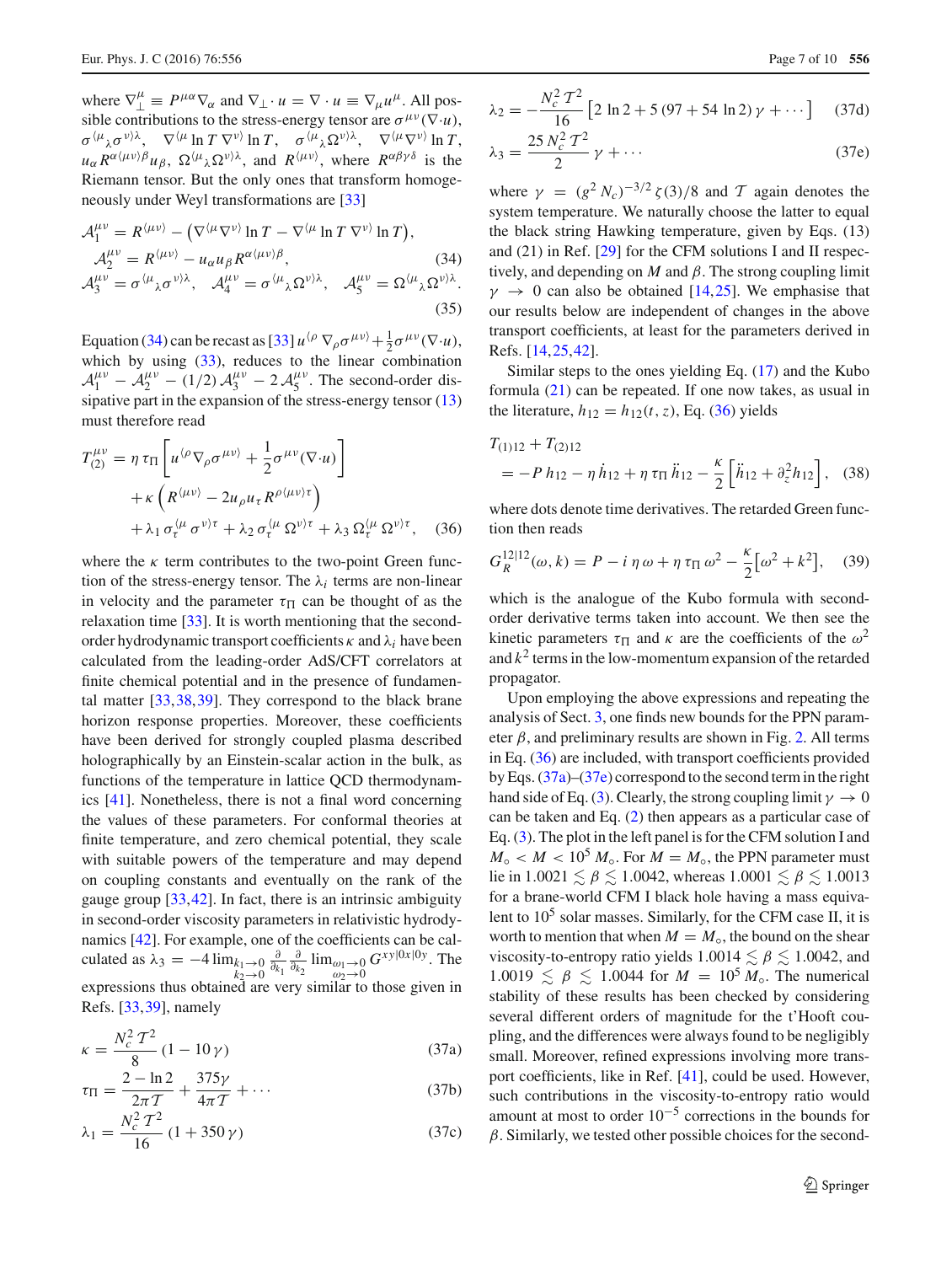

<span id="page-7-1"></span>**Fig. 2** Allowed range for the PPN parameter β as a function of the mass *M* (in Solar mass units), for CFM I (*left panel*) and CFM II (*right panel*) including second-order corrections

order viscosity parameters  $(37a)$ – $(37e)$  and the differences with respect to our results were always found to be negligibly small. A comment is due about the relaxation time  $\tau_{\Pi}$  in Eq. [\(37b\)](#page-6-2), which turns out to affect the viscosity-toentropy ratio by a negligible order of 10−6. This transport coefficient, which appears in the first term on the r.h.s. of Eq. [\(36\)](#page-6-1), varies with the inverse of the temperature, unlike the other coefficients in Eqs.  $(37a)$  and  $(37c)$ – $(37e)$  which vary with the square of the temperature. Given the smallness of the black string temperature [\[43](#page-9-18)], it might seem that it would affect our results. However, this is not the case, since  $\tau_{\Pi}$  multiplies a term that contains third-order covariant derivatives of the fluid velocity, and, by Eq. [\(17\)](#page-4-6), is proportional to the third-order derivative of the perturbation  $h_{12}$ , which, in the regime of dual fluids under perturbations in the fluid/gravity setup, is identically zero.<sup>[6](#page-7-2)</sup> These preliminary results including second-order terms are thus fully compatible with the observational bound  $|\beta - 1| \leq 0.003$  provided by the perihelion shift [\[30](#page-9-5)]. Our aim here was to show the fluid/gravity correspondence can be a powerful method, by applying the KSS result. In particular, this correspondence allows one to obtain reasonable theoretical bounds for the already existing observational values of a post-Newtonian parameter. It is also worth emphasising that the CFM black brane should not satisfy any four-dimensional PPN bound a priori, since the black brane resides in five dimensions. It is, at least, an intriguing numerical coincidence that the PPN bound for the parameter of the CFM black brane matches the four-dimensional PPN bounds. Nevertheless, the main result here is that, since the PPN parameter is bound to be close to unity also in five dimensions, the CFM black branes must effectively reduce to their Schwarzschild counterparts. In fact, both CFM metrics  $(8)$  and  $(9)$  reduce to the Schwarzschild metric in the limit  $\beta \rightarrow 1$ . Here, we proved that the KSS result forces the CFM black branes to reduce to Schwarzschild black branes. For the boundary energy-momentum expansion [\(13\)](#page-3-4), the first-order approxi-mation [\(16\)](#page-3-5) provides  $|\beta - 1| \lesssim 10^{-1}$ , whereas the second-order approximation [\(16\)](#page-3-5) provides  $|\beta - 1| \leq 3 \times 10^{-2}$ . When the higher-order term  $\langle T_{(3)}^{\mu\nu} \rangle$  is included in Eq. [\(13\)](#page-3-4), one finds  $|\beta - 1| \lesssim 10^{-4}$ , suggesting that  $\beta \rightarrow 1$  when sufficiently high-order terms  $\langle T_{(n)}^{\mu\nu} \rangle$  are taken into account in Eq. [\(13\)](#page-3-4). This is in agreement with the conjecture of Ref. [\[51\]](#page-9-20) that the Schwarzschild black brane is the unique static blackhole solution of vacuum gravity with a negative cosmological constant.

## <span id="page-7-0"></span>**5 Discussion and outlook**

In this work, we derived the shear viscosity-to-entropy ratio  $\eta/s$  as a function of the PPN parameter  $\beta$  of candidate CFM black strings from the Green–Kubo formula in the context of the fluid/gravity correspondence. On assuming the KKS universal bound [\(2\)](#page-1-1), we then determined the allowed range of  $β$  for different black string mass. Our results show a possible slight dependence of  $\beta$  on the mass in the range  $M_{\circ}$  <  $M$  < 10<sup>4</sup>  $M_{\circ}$  in the linear-order hydrodynamic expansion (see Fig. [1\)](#page-5-3). The non-linear hydrodynamical regime was just started to be investigated including second-order terms. In particular, when the terms displayed in Eq.  $(36)$  are included, with the transport coefficients  $(37a)$ – [\(37e\)](#page-6-2), the theoretical bounds are modified and appear in agreement the four-dimensional observational bounds (see Fig. [2\)](#page-7-1). The discrepancy with experimental data shown in Fig. [1](#page-5-3) could thus be simply related to the approximations employed in order to derive Eq. [\(32\)](#page-5-4) from the Green–Kubo formula, for instance, the near horizon limit and the lin-

<span id="page-7-2"></span> $6$  It would influence regimes of shock waves in fluids [\[25](#page-9-0)[,44\]](#page-9-19).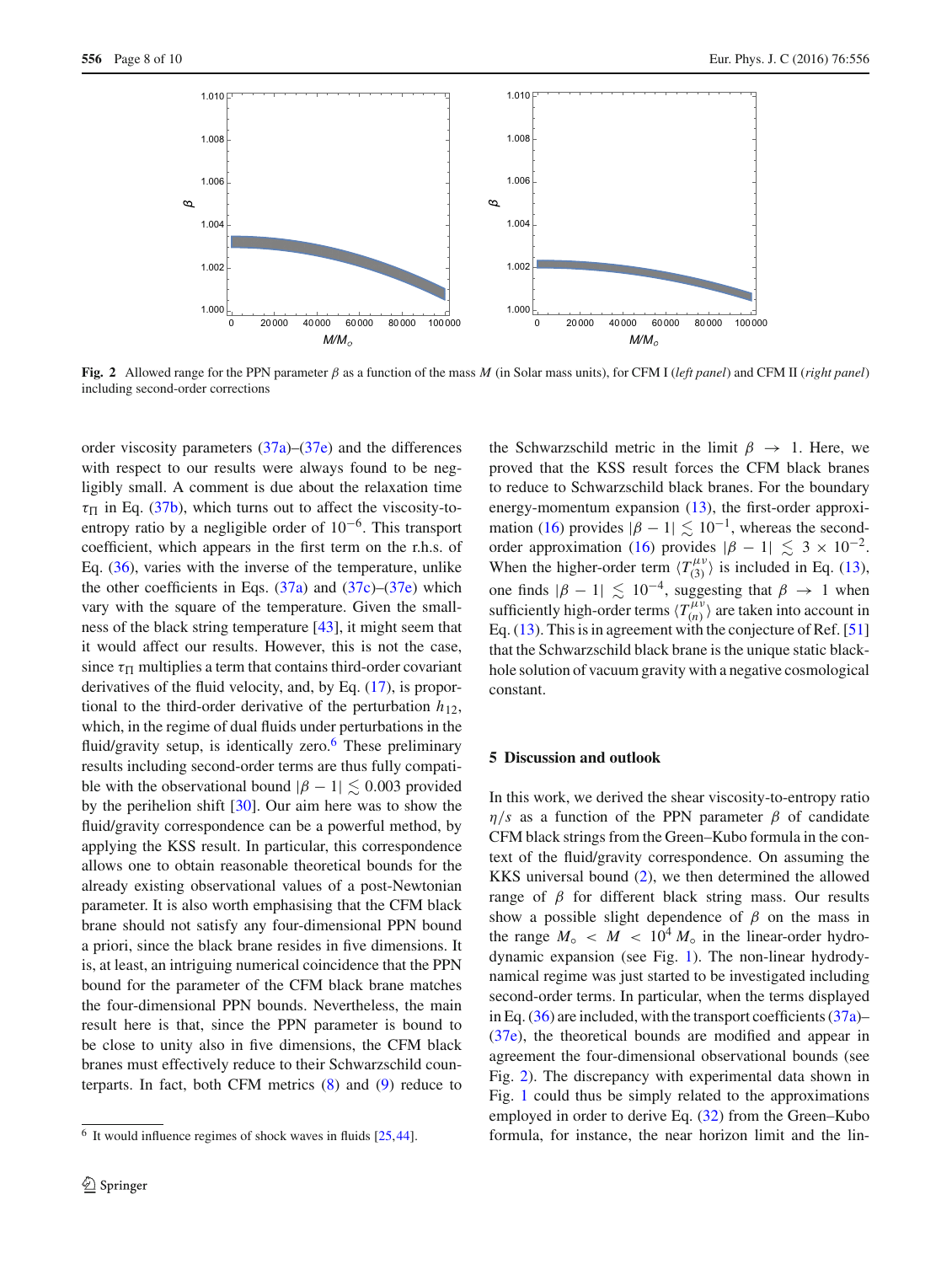earised hydrodynamics regime. Of course, this will be the subject of further investigations. We showed that the KSS result implies that the CFM black branes are, effectively, Schwarzschild black branes, when sufficiently high-order terms in the boundary energy-momentum tensor [\(13\)](#page-3-4) are taken into account, in agreement with the conjectured unicity of the Schwarzschild black brane as a static black-hole solution of vacuum gravity with a negative cosmological constant [\[51\]](#page-9-20).

As more possible developments, we recall that higher derivative gravity corrections have been considered [\[33](#page-9-8)[,45](#page-9-21)]. The ratio of shear viscosity-to-entropy density indicates that the KSS bound [\(2\)](#page-1-1) could then be violated, and the new lower bound  $\eta/s \geq 4/25 \pi$  was proposed [\[21\]](#page-8-12), based on causality of the dual field theory. In this context, it seems that such higher derivative gravity corrections make the CFM solutions inadequate as a black brane prescription. Indeed, from the bound  $\eta/s \gtrsim 4/25 \pi$ , the PPN parameter of these metrics would be  $\beta \simeq 0.7432$ , which contradicts the theoretical bound  $\beta \geq 1$ . A correction for  $\eta/s$  was also given in Ref. [\[45](#page-9-21)] in the form of a linear combination of the coefficients  $\alpha_i$  of the scalars *R*,  $R_{\mu\nu}R^{\mu\nu}$  and  $R_{\mu\nu\rho\sigma}R^{\mu\nu\rho\sigma}$ in the Gauss–Bonnet contribution to the action. More precisely, in the Gauss–Bonnet context,  $\eta/s \simeq (1 - 8\alpha_3)/4\pi$ and the KSS bound is violated for  $\alpha_3 > 0$ . However, since the CFM solutions are obtained with no Gauss–Bonnet terms, one can set  $\alpha_3 = 0$  and there is no anisotropy, so that the KSS bound [\(32\)](#page-5-4) is the only one that does hold for CFM metrics. The quark–gluon plasma produced in the ultra-relativistic collision of heavy ions at RHIC and LHC [\[46](#page-9-22)] is a strongly coupled fluid that is represented by the anisotropic evolution of the fluid in the initial stages before isotropisation. Recently, there has been some interest in modelling this anisotropy at strong coupling [\[47,](#page-9-23)[48\]](#page-9-24) and in studying how observables may be affected by it. Some of the studies include the computation of the shear viscosity-to-entropy density ratio [\[49](#page-9-25)[,50](#page-9-26)]. Anisotropic scenarios can be further considered to include such possibilities.

**Acknowledgments** R.C. is partly supported by INFN grant FLAG. R.T.C. is supported by CAPES, PDSE and is grateful to R.C. for the hospitality. R.dR. is grateful to CNPq (Grants No. 303293/2015-2, and No. 473326/2013-2), and to FAPESP (Grant No. 2015/10270-0) for partial financial support. RdR thanks to Prof. J. Noronha for fruitful discussions.

**Open Access** This article is distributed under the terms of the Creative Commons Attribution 4.0 International License [\(http://creativecomm](http://creativecommons.org/licenses/by/4.0/) [ons.org/licenses/by/4.0/\)](http://creativecommons.org/licenses/by/4.0/), which permits unrestricted use, distribution, and reproduction in any medium, provided you give appropriate credit to the original author(s) and the source, provide a link to the Creative Commons license, and indicate if changes were made. Funded by SCOAP<sup>3</sup>.

## **References**

- <span id="page-8-0"></span>1. R. Maartens, K. Koyama, Brane-world gravity. Living Rev. Relativ. **13**, 5 (2010)
- <span id="page-8-1"></span>2. I. Antoniadis, N. Arkani-Hamed, S. Dimopoulos, G.R. Dvali, New dimensions at a millimeter to a Fermi and superstrings at a TeV. Phys. Lett. B **436**, 257 (1998)
- 3. I. Antoniadis, A possible new dimension at a few TeV. Phys. Lett. B **246**, 377 (1990)
- <span id="page-8-2"></span>4. S. Dimopoulos, G.L. Landsberg, Black holes at the LHC. Phys. Rev. Lett. **87**, 161602 (2001)
- <span id="page-8-3"></span>5. R. da Rocha, A. Piloyan, A.M. Kuerten, C.H. Coimbra-Araujo, Casadio–Fabbri–Mazzacurati black strings and braneworld-induced quasars luminosity corrections. Class. Quant. Grav. **30**, 045014 (2013)
- <span id="page-8-4"></span>6. S.S. Seahra, C. Clarkson, R. Maartens, Detecting extra dimensions with gravity wave spectroscopy: the black string brane-world. Phys. Rev. Lett. **94**, 121302 (2005)
- 7. R. Casadio, J. Ovalle, R. da Rocha, Black strings from minimal geometric deformation in a variable tension brane-world. Class. Quant. Grav. **30**, 175019 (2014)
- <span id="page-8-5"></span>8. D. Bazeia, J.M. Hoff da Silva, R. da Rocha, Regular bulk solutions and black strings from dynamical brane-worlds with variable tension. Phys. Rev. D **90**, 047902 (2014)
- <span id="page-8-6"></span>9. Y. Bu, M. Lublinsky, Linearized fluid/gravity correspondence: from shear viscosity to all order hydrodynamics. JHEP **1411**, 064  $(2014)$
- <span id="page-8-7"></span>10. J.M. Maldacena, The large N limit of superconformal field theories and supergravity. Adv. Theor. Math. Phys. **2**, 231 (1998)
- 11. S.S. Gubser, I.R. Klebanov, A.M. Polyakov, Gauge theory correlators from non-critical string theory. Phys. Lett. B **428**, 105 (1998)
- <span id="page-8-19"></span>12. O. Aharony, S.S. Gubser, J.M. Maldacena, H. Ooguri, Y. Oz, Large N field theories, string theory and gravity. Phys. Rep. **323**, 183 (2000)
- <span id="page-8-8"></span>13. M. Natsuume, AdS/CFT duality user guide. Lect. Notes Phys. **903** (2015). [arXiv:1409.3575](http://arxiv.org/abs/1409.3575) [hep-th]
- <span id="page-8-9"></span>14. G. Policastro, D.T. Son, A.O. Starinets, Shear viscosity of strongly coupled  $\mathcal{N} = 4$  supersymmetric Yang–Mills plasma. Phys. Rev. Lett. **87**, 081601 (2001)
- 15. G. Policastro, D.T. Son, A.O. Starinets, From AdS/CFT correspondence to hydrodynamics. JHEP **0209**, 043 (2002)
- <span id="page-8-10"></span>16. P. Kovtun, D.T. Son, A.O. Starinets, Holography and hydrodynamics: diffusion on stretched horizons. JHEP **0310**, 064 (2003)
- <span id="page-8-14"></span>17. P. Kovtun, D.T. Son, A.O. Starinets, Viscosity in strongly interacting quantum field theories from black hole physics. Phys. Rev. Lett. **94**, 111601 (2005)
- <span id="page-8-15"></span>18. A. Buchel, J.T. Liu, A.O. Starinets, Coupling constant dependence of the shear viscosity in  $\mathcal{N} = 4$  supersymmetric Yang–Mills theory. Nucl. Phys. B **707**, 56 (2005)
- <span id="page-8-18"></span>19. R. Emparan, Absorption of scalars by extended objects. Nucl. Phys. B **516**, 297 (1998)
- <span id="page-8-11"></span>20. S. Cremonini, The shear viscosity to entropy ratio: a status report. Mod. Phys. Lett. B **25**, 1867 (2011)
- <span id="page-8-12"></span>21. R.G. Cai, Z.Y. Nie, N. Ohta, Y.W. Sun, Shear viscosity from Gauss– Bonnet gravity with a dilaton coupling. Phys. Rev. D **79**, 066004 (2009)
- <span id="page-8-13"></span>22. L. Lehner, F. Pretorius, Black strings, low viscosity fluids, and violation of cosmic censorship. Phys. Rev. Lett. **105**, 101102 (2010)
- <span id="page-8-16"></span>23. K.M. O'Hara, S.L. Hemmer, M.E. Gehm, S.R. Granade, J.E. Thomas, Observation of a strongly-interacting degenerate Fermi gas of atoms. Science **298**, 2179 (2002)
- <span id="page-8-17"></span>24. A. Cherman, T.D. Cohen, P.M. Hohler, A sticky business: the status of the conjectured viscosity/entropy density bound. JHEP **0802**, 026 (2008)